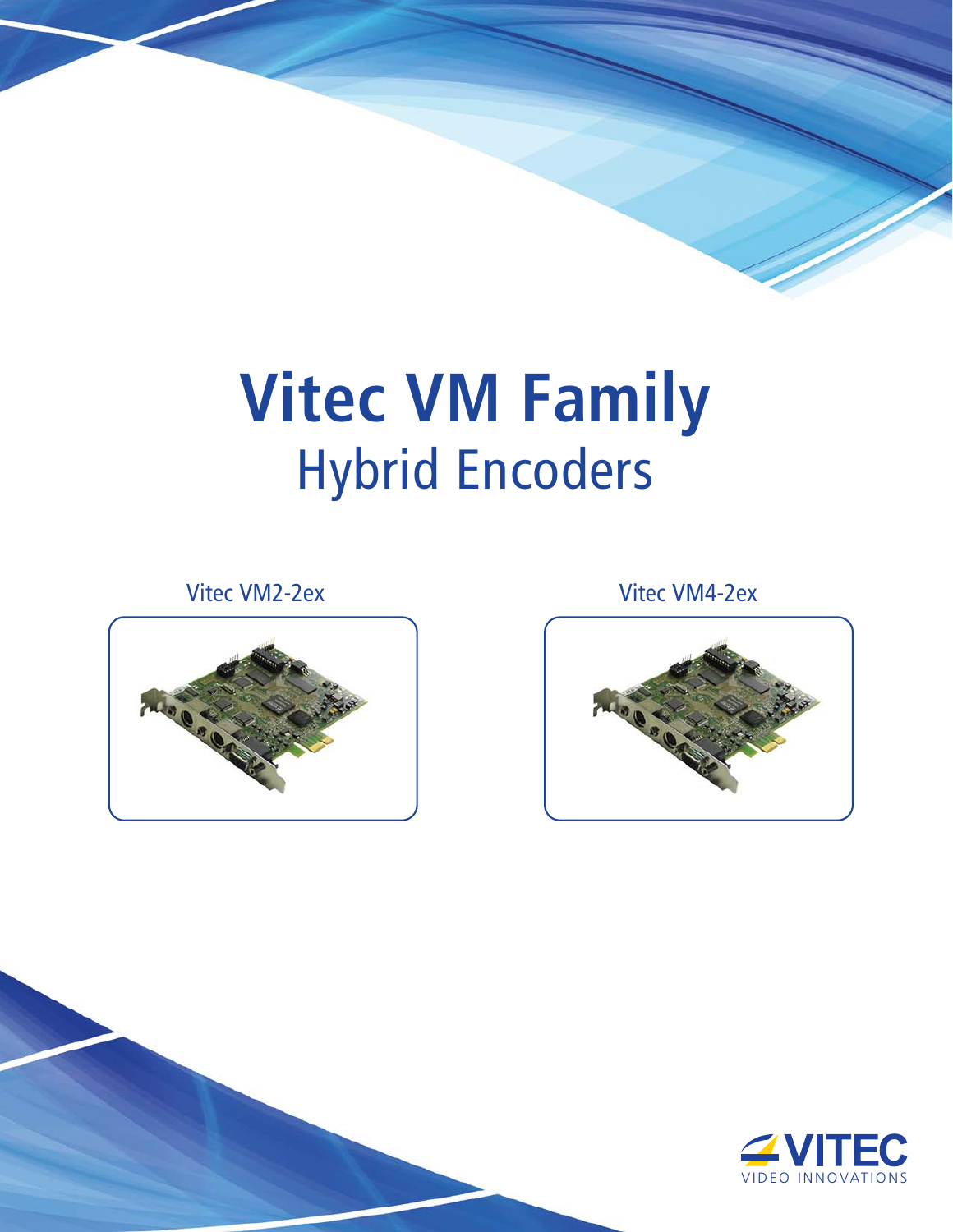## **Vitec VM Family** Hybrid Encoders

### **TECHNICAL SPECIFICATIONS**

| 2 Boards                                                                                                                        | <b>VM2-2ex</b><br><b>MPEG-2-1</b><br>FD1, SIF                                     | VM4-2ex<br><b>MPEG-4-2-1</b><br>FD1, SIF                                             |
|---------------------------------------------------------------------------------------------------------------------------------|-----------------------------------------------------------------------------------|--------------------------------------------------------------------------------------|
| <b>VIDEO SPECIFICATIONS</b>                                                                                                     |                                                                                   |                                                                                      |
| Inputs                                                                                                                          | 4x Composite or 2x S-video                                                        | 4x Composite or 2x S-video                                                           |
| Outputs                                                                                                                         | Composite, S-video, RGBs                                                          | Composite, S-video, RGBs                                                             |
| Compression<br>MPEG-4<br>MPEG-2 (4:2:0)<br>MPEG-1                                                                               | 1 to 15 Mbit/s<br>128 Kbit/s to 3 Mbit/s                                          | 64 Kbit/s to 6 Mbit/s<br>1 to 15 Mbit/s<br>128 Kbit/s to 3 Mbit/s                    |
| <b>MPEG-4 Compression</b><br><b>ISMA Level 1</b><br>MPEG-4 profile<br>System stream<br><b>Bitrate regulation mode</b>           |                                                                                   | 64 Kbit/s to 6 Mbit/s<br>Yes<br>ASP / level 0-5 (1 object)<br>Yes<br>CBR / VBR / CFR |
| MPEG-2 (4:2:0) Compression<br><b>Elementary streams</b><br><b>Mux</b><br>DVD, SVCD compliance<br><b>Bitrate regulation mode</b> | 1 to 15 Mbit/s<br>Yes<br>PS / TS<br>Yes<br>CBR / VBR                              | 1 to 15 Mbit/s<br>Yes<br>PS/TS<br>Yes<br>CBR / VBR                                   |
| MPEG-1 Compression<br>Elementary / System streams<br>VCD 2.0, XVCD compliance<br><b>Bitrate regulation mode</b>                 | 128 Kbit/s to 3 Mbit/s<br>Yes<br>Yes<br>CBR / VBR                                 | 128 Kbit/s to 3 Mbit/s<br>Yes<br>Yes<br>CBR/VBR                                      |
| Aspect ratios                                                                                                                   | 4/3 & 16/9                                                                        | 4/3 & 16/9                                                                           |
| Preview on VGA<br>Frame rate                                                                                                    | Yes<br>29.97 (NTSC) /<br>25 (PAL/SECAM)                                           | Yes<br>29.97 (NTSC) /<br>25 (PAL/SECAM)                                              |
| VBR with Average and Max settings                                                                                               | Yes                                                                               | Yes                                                                                  |
| <b>VBR with Fixed Quantizer</b>                                                                                                 | Yes                                                                               | Yes                                                                                  |
| <b>GOP</b> definition                                                                                                           | I, IP, IBP, IBBP,                                                                 | I, IP, IBP, IBBP,                                                                    |
| IBP distance setting, closed GOP                                                                                                | Yes                                                                               | Yes                                                                                  |
| <b>Scene Change Detection</b>                                                                                                   | Yes                                                                               | Yes                                                                                  |
| <b>DEVELOPERS RESSOURCES</b>                                                                                                    |                                                                                   |                                                                                      |
| Operating systems                                                                                                               | Windows 7 (32 & 64 bit) / XP / 2000<br>Linux Kernel 2.4 / 2.6<br>(RedHat, SuSE, ) | Windows 7 (32 & 64 bit) / XP / 2000                                                  |

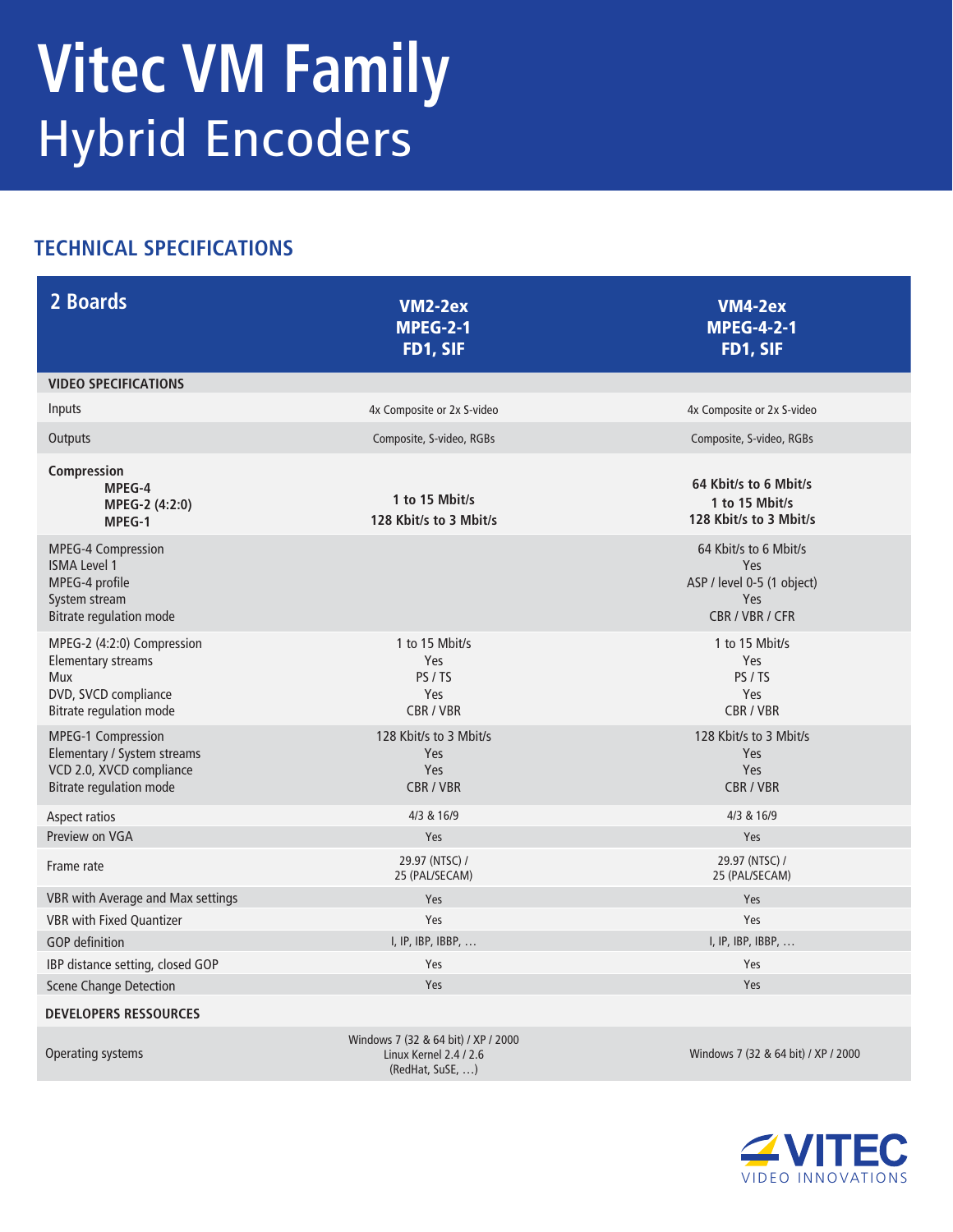

### **TECHNICAL SPECIFICATIONS**

| 2 Boards                                                                                                                                                           | <b>VM2-2ex</b><br><b>MPEG-2-1</b><br>FD1, SIF                                                                     | <b>VM4-2ex</b><br><b>MPEG-4-2-1</b><br>FD1, SIF                                                                                                                     |
|--------------------------------------------------------------------------------------------------------------------------------------------------------------------|-------------------------------------------------------------------------------------------------------------------|---------------------------------------------------------------------------------------------------------------------------------------------------------------------|
| Development kits                                                                                                                                                   | LiveWire framework<br>Demo appli. source code                                                                     | LiveWire framework<br>Demo appli. source code                                                                                                                       |
| <b>SYSTEM CONFIGURATION</b>                                                                                                                                        |                                                                                                                   |                                                                                                                                                                     |
| Minimum configuration                                                                                                                                              | P4 - 1.8 GHz<br>256 MB RAM                                                                                        | P4 - 3 GHz<br>256 MB RAM                                                                                                                                            |
| PCI compliance                                                                                                                                                     | PCle (1 lane)                                                                                                     | PCIe (1 lane)                                                                                                                                                       |
| Dimensions of the board                                                                                                                                            | 120 x 96 mm<br>$(4.72'' \times 3.78'')$                                                                           | 120 x 96 mm<br>$(4.72'' \times 3.78'')$                                                                                                                             |
| Power consumption                                                                                                                                                  | 3 W (PCI) / 4.8 W (PCIe)                                                                                          | 3 W (PCI) / 4.8 W (PCIe)                                                                                                                                            |
| <b>AUDIO SPECIFICATIONS</b>                                                                                                                                        |                                                                                                                   |                                                                                                                                                                     |
| Inputs                                                                                                                                                             | 1x Mini Jack Stereo                                                                                               | 1x Mini Jack Stereo                                                                                                                                                 |
| Outputs                                                                                                                                                            | 1x Mini Jack Stereo                                                                                               | 1x Mini Jack Stereo                                                                                                                                                 |
| <b>Formats</b>                                                                                                                                                     | MPEG-1 Layer 2<br>AC-3, PCM                                                                                       | MPEG-1 Layer 2<br>AC-3, PCM<br>AAC-LC                                                                                                                               |
| <b>Encoding parameters</b><br>Operating modes<br>MPEG-1 Layer 2 Bitrate<br>AC-3 Bitrate<br><b>AAC-LC Bitrate</b><br><b>Sampling Frequencies</b><br>Bits per sample | Mono, Stereo, Dual Stereo,<br>JointStereo<br>128 to 384 Kbit/s<br>96 to 648 Kbit/s<br>32, 44.1, 48 KHz<br>16 bits | Mono, Stereo, Dual Stereo,<br>JointStereo<br>128 to 384 Kbit/s<br>96 to 648 Kbit/s<br>96 to 384 Kbit/s<br>(96 Kbit/s for CD quality)<br>32, 44.1, 48 KHz<br>16 bits |
| <b>STILL IMAGE WHILE ENCODING</b>                                                                                                                                  |                                                                                                                   |                                                                                                                                                                     |
| Resolution<br>Field or Frame (2 fields) Capture                                                                                                                    | FD1 / SIF<br>Yes                                                                                                  | FD1 / SIF<br>Yes                                                                                                                                                    |
| <b>ADVANCED FEATURES</b><br>Brightness, Contrast, Saturation, Hue<br>adjustments                                                                                   | Yes                                                                                                               | Yes                                                                                                                                                                 |
| Audio level adjustment                                                                                                                                             | Yes                                                                                                               | Yes                                                                                                                                                                 |
| Audiometer overlaid on preview                                                                                                                                     | Yes                                                                                                               | Yes                                                                                                                                                                 |
| Status overlaid on preview                                                                                                                                         | Yes                                                                                                               | Yes                                                                                                                                                                 |